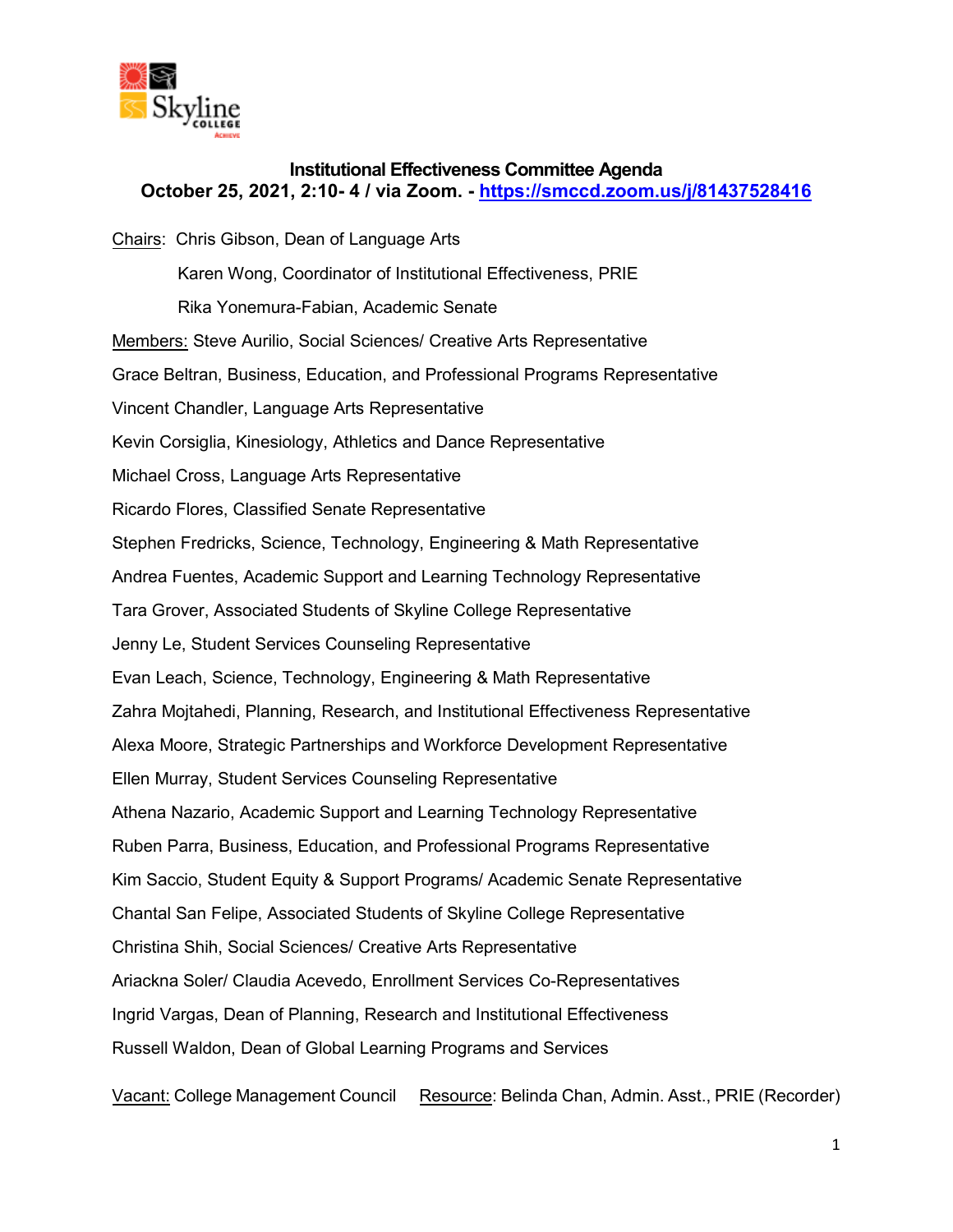

### **Action Item**

| <b>Topics</b> |                                                        |          |         |        | <b>Presenters</b>   | Time        |
|---------------|--------------------------------------------------------|----------|---------|--------|---------------------|-------------|
| ı.            | Approve Agenda                                         |          |         |        | Yonemura-<br>Fabian | $2$ min.    |
| Ш.            | Approve October 11 Minutes                             |          |         |        | Yonemura-<br>Fabian | $2$ min.    |
|               | <b>Reports/Discussions</b>                             |          |         |        |                     |             |
| <b>Topics</b> |                                                        |          |         |        | <b>Presenters</b>   | <b>Time</b> |
| III.          | Institutional<br><b>Student</b><br>Assessment Schedule | Learning | Outcome | (ISLO) | Wong                | 10 min.     |

# **Action Item**

| Topics |          |  |  |  | <b>Presenters</b> | Time                                           |  |         |                   |
|--------|----------|--|--|--|-------------------|------------------------------------------------|--|---------|-------------------|
| IV.    | schedule |  |  |  |                   | Vote on the College enacting the proposed ISLO |  | Members | $5 \text{ min}$ . |

# **Reports/ Discussions**

| <b>Topics</b> |                                                                                                                                                                              | <b>Presenters</b>                        | Time               |
|---------------|------------------------------------------------------------------------------------------------------------------------------------------------------------------------------|------------------------------------------|--------------------|
| V.            | Review the <i>Effective Communication ISLO</i> , to be voted<br>on at the November 22 IEC meeting                                                                            | Wong &<br><b>Members</b>                 | $15$ min.          |
| VI.           | Review the CPR Checklists, to be voted on at the Nov.<br>22 meeting<br><b>Instructional CPR Checklist</b><br>Α.<br><b>Student/ Learning Support Services Checklist</b><br>В. | Gibson &<br><b>Members</b>               | $30 \text{ min}$ . |
| VII.          | Familiarize yourself with the program through its<br>program review documents and data packets                                                                               | Yonemura -<br>Fabian &<br><b>Members</b> | $50 \text{ min}$ . |